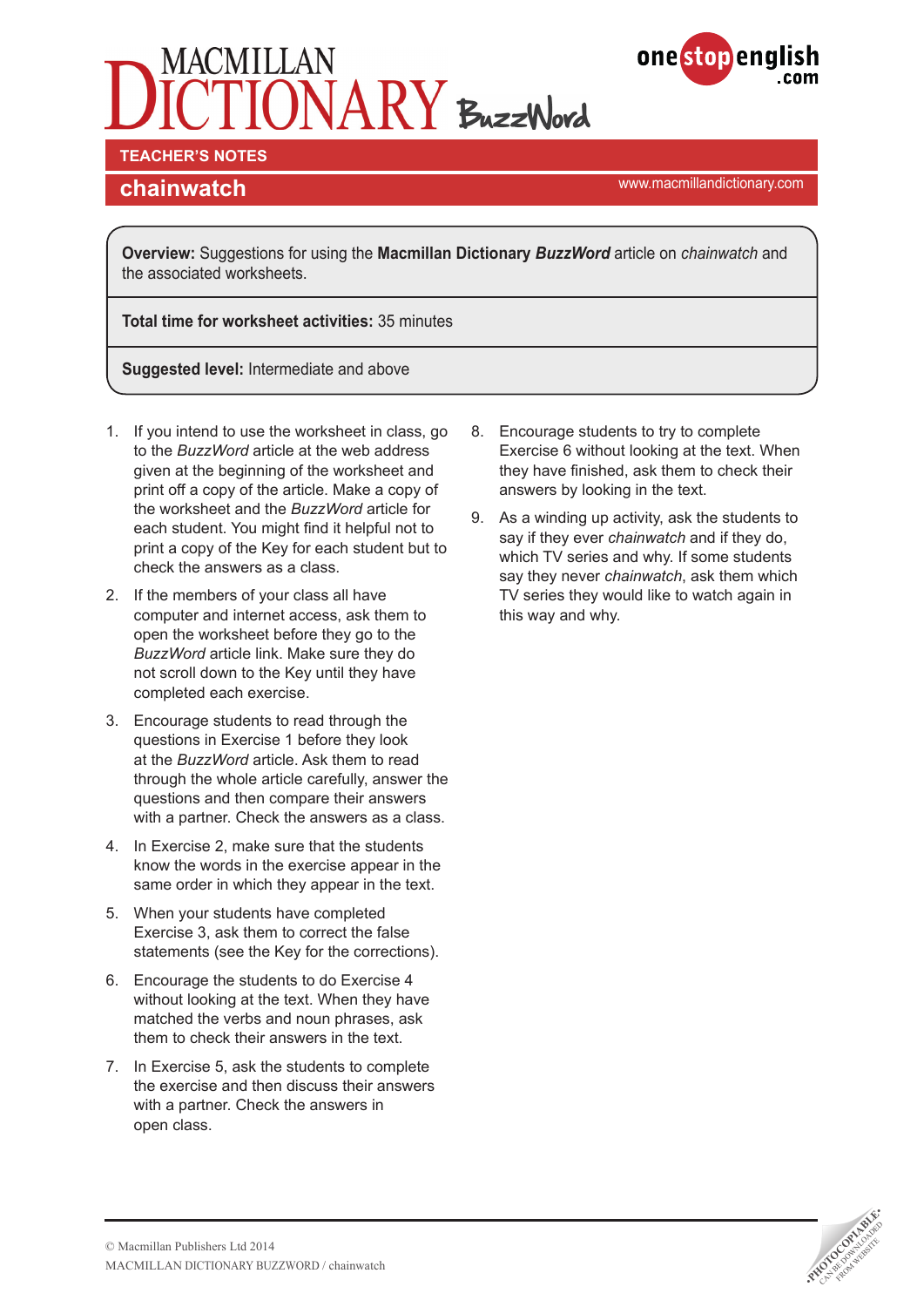



<www.macmillandictionary.com> **chainwatch**

Go to the **Macmillan Dictionary** *BuzzWord* article at: <http://www.macmillandictionary.com/buzzword/entries/chainwatch.html>

# **1 Find the information**

#### **Read the** *BuzzWord* **article on the word** *chainwatch* **and answer these questions.**

- 1. What three motivations for *chainwatching* are mentioned in the text?
- 2. How many episodes does US TV series *24* have?
- 3. The term *chainwatch* was formed by analogy with which other word?
- 4. When was the term *chainsmoker* first used?
- 5. Who is believed to have been the original *chainsmoker*?
- 6. What is the function of the productive prefix *chain*?

# **2 Find the word**

### **Look in the text and find the following words. The first letters of the words or phrases are given. The words are in the order in which they appear in the text.**

- 1. a two-word phrasal verb meaning *to sit in a comfortable position, with your legs bent and your feet up off the floor* c u
- 2. a reflexive verb meaning *to allow yourself to have or do something that you enjoy* i
- 3. a noun meaning *the process of delaying something until later, usually something that you do not want to do*  $p_{\perp}$
- 4. a verb in passive form meaning *extremely interested in something* g\_\_\_\_\_\_\_\_\_
- 5. an adjective meaning (in this context) *simple and with only basic features* h\_\_\_\_\_\_\_\_\_
- 6. a noun meaning *a small amount of something* s\_\_\_\_\_\_\_\_\_

### **3 Comprehension check**

#### **Are these statements True (T) or False (F) according to the text? Correct those that are false.**

- 1. *Chainwatching* involves sitting and watching one or two episodes of a TV series.
- 2. *Chainwatching* has only been made possible by 21st century media.
- 3. All 121 episodes of *Lost* can fit on a single disc.
- 4. The word *chainsmoker* came into the English language as a direct translation from German.
- 5. The prefix *chain* is beginning to be used to describe a number of repetitious activities.
- 6. *Chaindrinker* is frequently used to describe people who drink too much water.

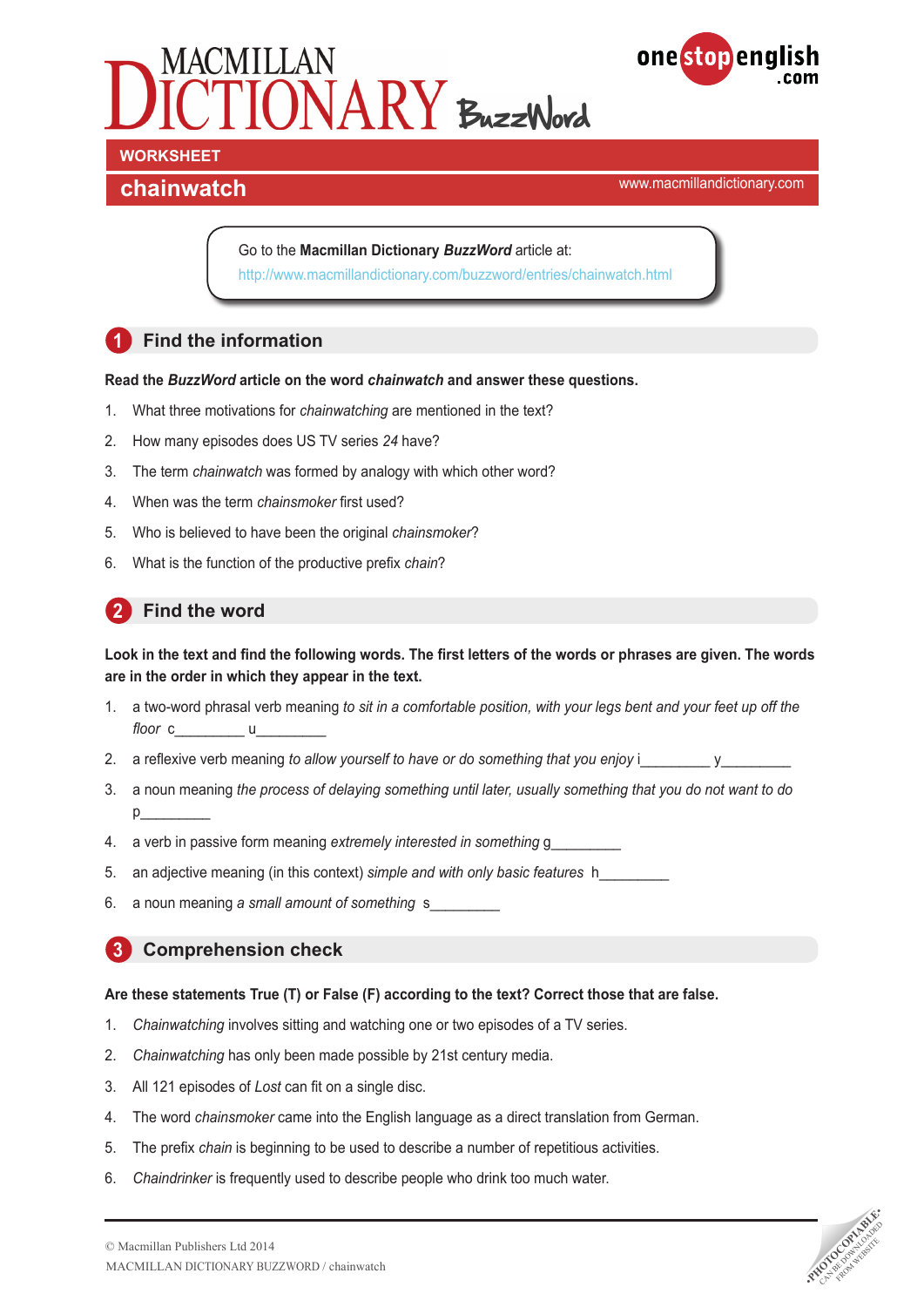



<www.macmillandictionary.com> **chainwatch**

## **4 Collocations**

**Match the verbs in the left-hand column with the nouns or noun phrases in the right-hand column.**

- 1. resist a. one's precious leisure time 2. have b. a life of its own
- 3. take on c. something at one's disposal
- 4. consume d. a diary
- 5. sacrifice e. temptation
- 6. keep f. food
- 

# **5 Expressions with prepositions**

### **Which prepositions are used in these expressions from the text?**

- 1. intrinsic \_\_\_\_\_\_\_
- 2. \_\_\_\_\_\_\_\_ one's disposal
- 3. characteristic \_\_\_\_\_\_
- 4. refer \_\_\_\_\_\_
- 5. border
- 6. \_\_\_\_\_\_ one's convenience

# **6 Adjectives**

#### **Match these adjectives from the text with the nouns or noun phrases they describe.**

- 1. pure a. laziness
	-
- 2. intense b. video cassette
- 3. downright c. escapism
- 4. humble d. enjoyment
- 5. high-calorie e. food